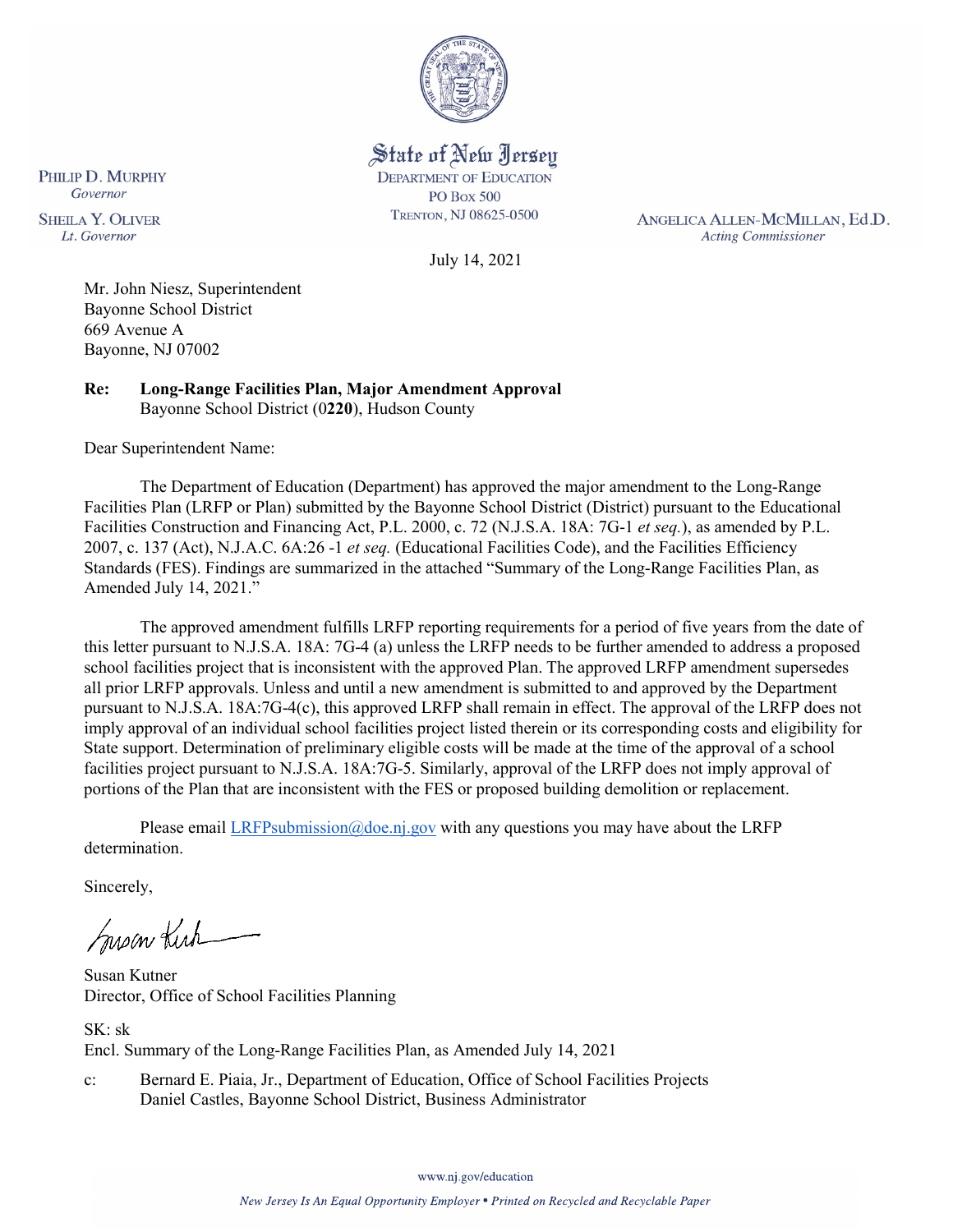# **Bayonne School District (0220) Summary of the Long-Range Facilities Plan, as Amended July 14, 2021**

The Department of Education (Department) has completed its review of the major amendment to the Long-Range Facilities Plan (LRFP or Plan) submitted by the Bayonne School District (District) pursuant to the Educational Facilities Construction and Financing Act, P.L. 2000, c. 72 (N.J.S.A. 18A: 7G-1 *et seq.*), as amended by P.L. 2007, c. 137 (Act), N.J.A.C. 6A:26-1 et seq. (Educational Facilities Code), and the Facilities Efficiency Standards (FES).

The following provides a summary of the District's approved amended LRFP. The summary is based on the standards set forth in the Act, the Educational Facilities Code, the FES, District-reported information in the Department's LRFP reporting system, and supporting documentation. The referenced reports in *italic* text are standard reports available on the Department's LRFP website.

#### **1. Inventory Overview**

The District is classified as a Regular Operating District (ROD) for funding purposes. It provides services for students in grades PK-12.

The District identified existing and proposed schools, sites, buildings, rooms, and site amenities in its LRFP. Table 1 lists the number of existing and proposed district schools, sites, and buildings. Detailed information can be found in the *School Asset Inventory Report* and the *Site Asset Inventory Report.*

**As directed by the Department, school facilities projects that have received initial approval by the Department and have been approved by the voters, if applicable, are represented as "existing" in the LRFP.** Approved projects that include new construction and/or the reconfiguration/reassignment of existing program space are as follows: n/a.

| Category                                     | <b>Existing</b> | <b>Proposed</b> |
|----------------------------------------------|-----------------|-----------------|
| Number of Schools (assigned DOE school code) |                 |                 |
| Number of School Buildings <sup>1</sup>      |                 |                 |
| Number of Non-School Buildings <sup>2</sup>  |                 |                 |
| Number of Vacant Buildings                   |                 |                 |
| Number of Sites                              |                 |                 |

#### **Table 1: Number of Schools, School Buildings, and Sites**

Based on the existing facilities inventory submitted by the District:

- Schools using leased buildings (short or long-term):  $n/a$
- Schools using temporary classroom units (TCUs), excluding TCUs supporting construction: n/a
- Vacant/unassigned school buildings:  $n/a$

 $\overline{a}$ 

<span id="page-1-1"></span><span id="page-1-0"></span>*<sup>1</sup>* Includes district-owned buildings and long-term leases serving students in district-operated programs

<sup>&</sup>lt;sup>2</sup> Includes occupied district-owned buildings not associated with a school, such as administrative buildings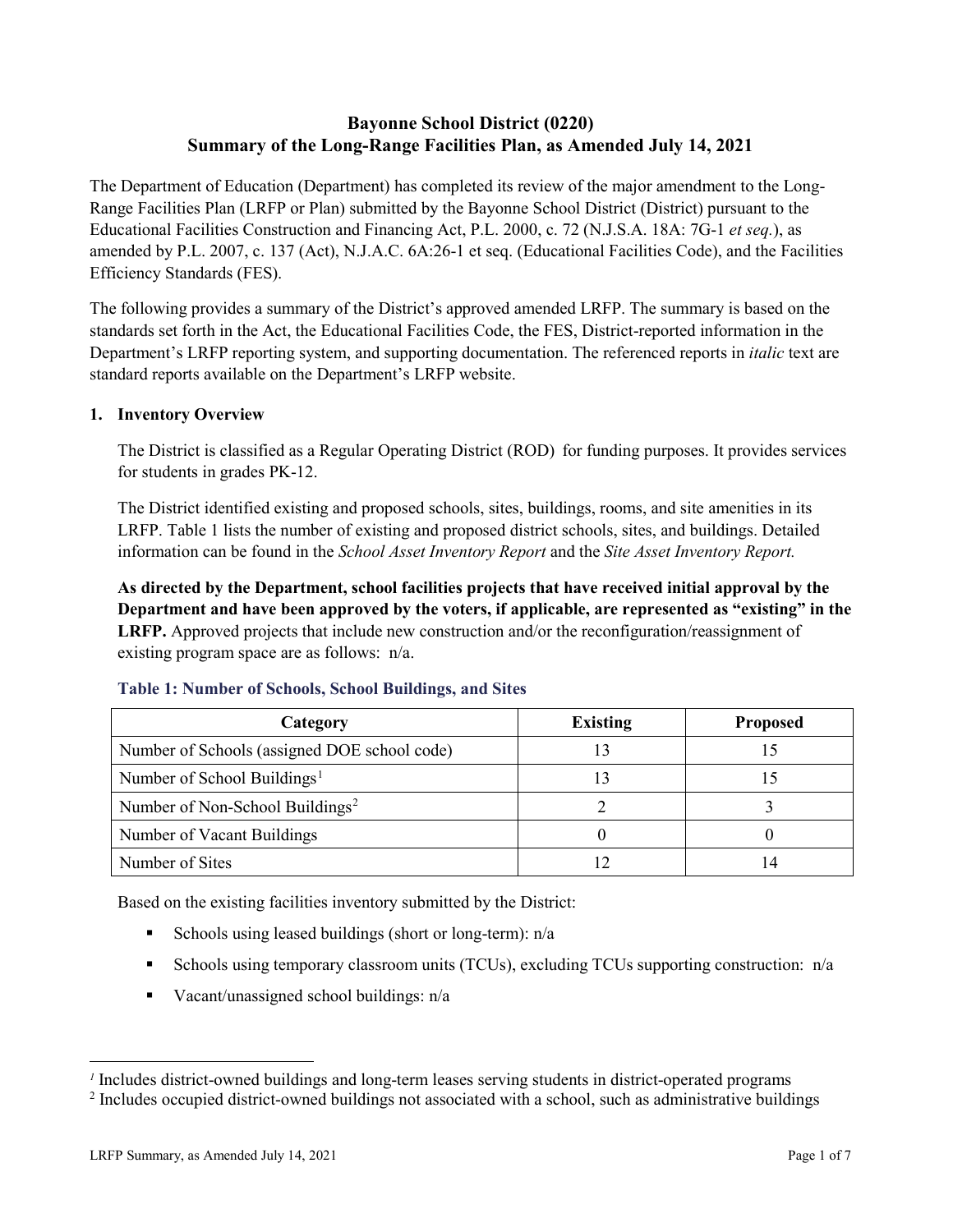Findings:

The Department has determined that the proposed inventory is adequate for approval of the District's LRFP amendment. However, the LRFP determination does not imply approval of an individual school facilities project listed within the LRFP; the District must submit individual project applications for project approval.

# **2. District Enrollments**

The District determined the number of students, or "proposed enrollments," to be accommodated for LRFP planning purposes on a district-wide basis and in each school.

The Department minimally requires the submission of a standard cohort-survival projection using historic enrollment data from the Application for School State Aid (ASSA) or NJ Smart. The cohort-survival method projection method forecasts future students based upon the survival of the existing student population as it moves from grade to grade. A survival ratio of less than 1.00 indicates a loss of students, while a survival ratio of more than 1.00 indicates the class size is increasing. For example, if a survival ratio tracking first to second grade is computed to be 1.05, the grade size is increasing by 5% from one year to the next. The cohort-survival projection methodology works well for communities with stable demographic conditions. Atypical events impacting housing or enrollments, such as an economic downturn that halts new housing construction or the opening of a charter or private school, typically makes a cohort-survival projection less reliable.

#### **Proposed enrollments are based on a standard cohort-survival enrollment projection.**

Adequate supporting documentation was submitted to the Department to justify the proposed enrollments. Table 2 provides a comparison of existing and projected enrollments. All totals include special education students.

|                              | <b>Existing Enrollments</b> | <b>District Proposed Enrollments</b> |
|------------------------------|-----------------------------|--------------------------------------|
| <b>Grades</b>                | 2019-2020                   | 2024-2025                            |
| PK (excl. private providers) | 571                         | 923                                  |
| Grades K to 5                | 4,489                       | 4,565                                |
| Grades 6 to 8                | 2,231                       | 2,150                                |
| Grades 9 to 12               | 2,422                       | 2,469                                |
| <b>Totals PK to 12</b>       | 9,713                       | 10,107                               |

# **Table 2: Enrollments**

Findings:

The Department has determined the District's proposed enrollments to be acceptable for approval of the District's LRFP amendment. The Department will require a current enrollment projection at the time an application for a school facilities project is submitted incorporating the District's most recent enrollments in order to verify that the LRFP's planned capacity is appropriate for the updated enrollments.

# **3. District Practices Capacity**

Based on information provided in the room inventories, District Practices Capacity was calculated for each school building to determine whether adequate capacity is proposed for the projected enrollments based on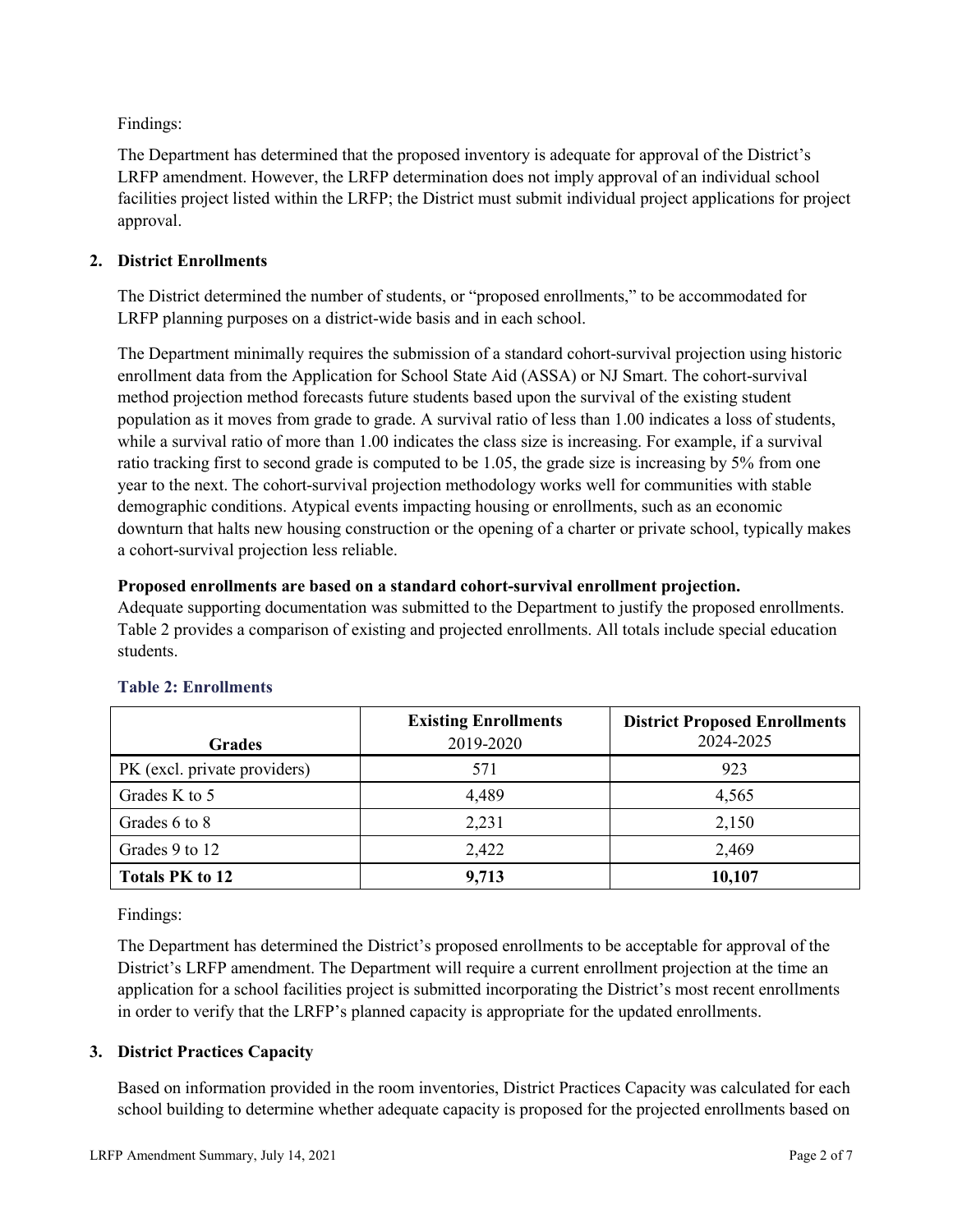district scheduling and class size practices. The capacity totals assume instructional buildings can be fully utilized regardless of school sending areas, transportation, and other operational issues. The calculations only consider district-owned buildings and long-term leases; short term leases and temporary buildings are excluded. **A capacity utilization factor of 90% for classrooms serving grades K-8 and 85% for classrooms serving grades 9-12 is applied in accordance with the FES.** No capacity utilization factor is applied to preschool classrooms.

In certain cases, districts may achieve adequate District Practices Capacity to accommodate enrollments but provide inadequate square feet per student in accordance with the FES, resulting in educational adequacy issues and "Unhoused Students." Unhoused students are considered in the "Functional Capacity" calculations used to determine potential State support for school facilities projects and are analyzed in Section 4.

Table 3 provides a summary of proposed enrollments and existing and proposed District-wide capacities. Detailed information can be found in the LRFP website reports titled *FES and District Practices Capacity Report, Existing Rooms Inventory Report, and Proposed Rooms Inventory Report.*

| <b>Grades</b>              | <b>Proposed</b><br><b>Enrollments</b> | <b>Existing</b><br><b>District</b><br><b>Practices</b><br>Capacity | <b>Existing</b><br>Deviation* | <b>Proposed</b><br><b>District</b><br><b>Practices</b><br>Capacity | <b>Proposed</b><br>Deviation* |
|----------------------------|---------------------------------------|--------------------------------------------------------------------|-------------------------------|--------------------------------------------------------------------|-------------------------------|
| Elementary ( $PK$ to 5)    | 5,488                                 | 4,302.46                                                           | $-1,185.54$                   | 5,483.17                                                           | $-4.83$                       |
| Middle $(6 \text{ to } 8)$ | 2,150                                 | 2,056.64                                                           | $-93.36$                      | 2,144.36                                                           | $-5.64$                       |
| High $(9 \text{ to } 12)$  | 2,469                                 | 2,635.00                                                           | 166.00                        | 2,602.86                                                           | 133.86                        |
| <b>District Totals</b>     | 10,107                                | 8,994.10                                                           | $-1,112.90$                   | 10,230.40                                                          | 123.40                        |

# **Table 3: District Practices Capacity Analysis**

*\* Positive numbers signify surplus capacity; negative numbers signify inadequate capacity. Negative values for District Practices capacity are acceptable for approval if proposed enrollments do not exceed 100% capacity utilization.*

Considerations:

- Based on the proposed enrollments and existing room inventories, the District is projected to have inadequate capacity for the following grade groups, assuming all school buildings can be fully utilized: PK-5, 6-8
- Adequate justification has been provided by the District if the proposed capacity for a school significantly deviates from the proposed enrollments. Generally, surplus capacity is acceptable for LRFP approval if additional capacity is not proposed through new construction.

# Findings:

The Department has determined that proposed District capacity, in accordance with the proposed enrollments, is adequate for approval of the District's LRFP amendment. The Department will require a current enrollment projection at the time an application for a school facilities project is submitted, incorporating the District's most recent Fall Enrollment Report, in order to verify that the LRFP's planned capacity meets the District's updated enrollments.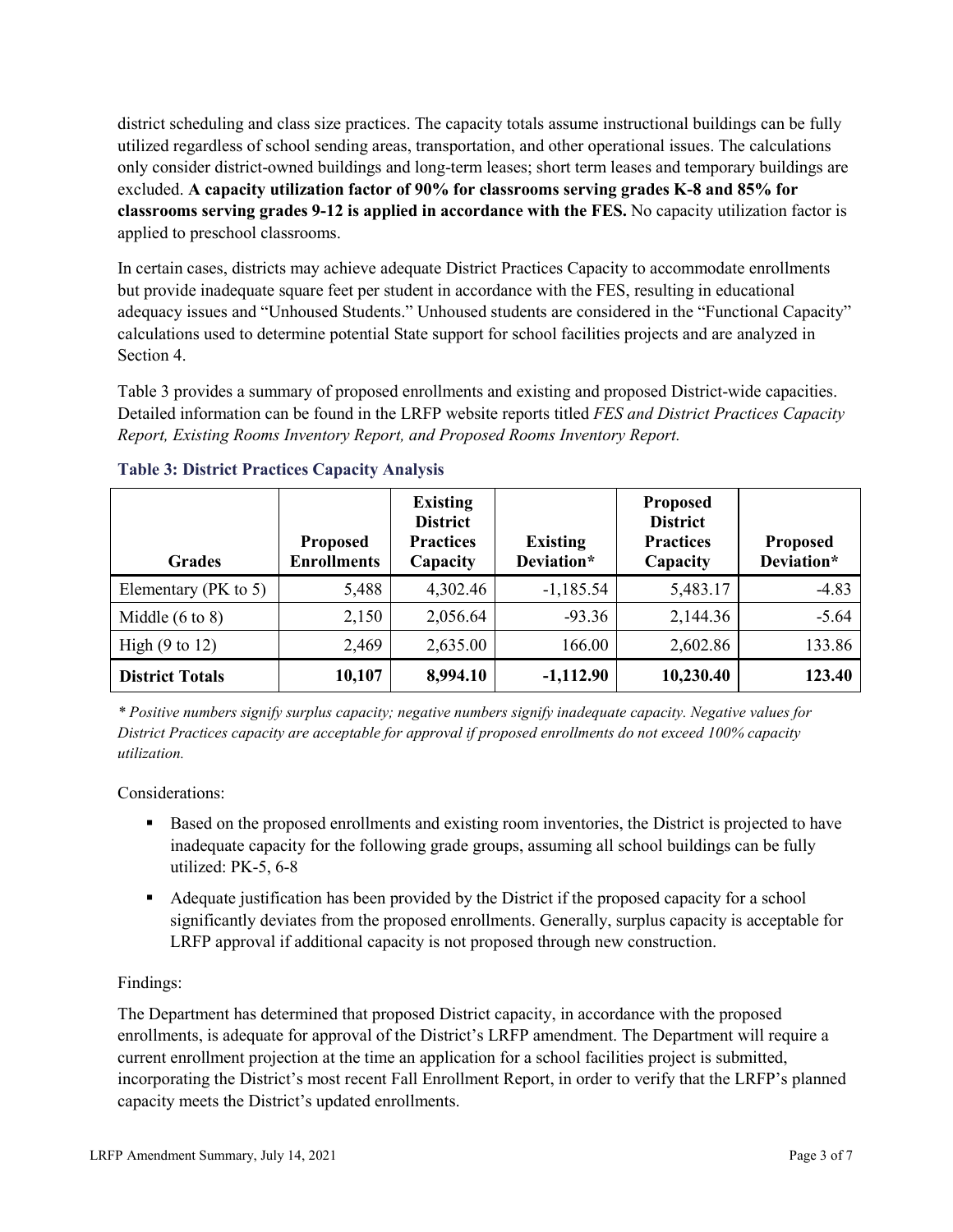# **4. New Construction Funding Eligibility**

*Functional Capacity* was calculated and compared to the proposed enrollments to provide a **preliminary estimate** of Unhoused Students and new construction funding eligibility. **A final determination will be made at the time of project application approval.**

*Functional Capacity* is the adjusted gross square footage of a school building *(total gross square feet minus excluded space)* divided by the minimum area allowance per full-time equivalent student for the grade level contained therein. *Unhoused Students* is the number of students projected to be enrolled in the District that exceeds the Functional Capacity of the District's schools pursuant to N.J.A.C. 6A:26-2.2(c). *Excluded Square Feet* includes (1) square footage exceeding the FES for any pre-kindergarten, kindergarten, general education, or self-contained special education classroom; (2) grossing factor square footage *(corridors, stairs, mechanical rooms, etc.)* that exceeds the FES allowance, and (3) square feet proposed to be demolished or discontinued from use. Excluded square feet may be revised during the review process for individual school facilities projects.

Table 4 provides a preliminary assessment of the Functional Capacity, Unhoused Students, and Estimated Maximum Approved Area for Unhoused Students for each FES grade group. The calculations exclude temporary facilities and short-term leased buildings. School buildings proposed for whole or partial demolition or reassignment to a non-school use are excluded from the calculations pending project application review. If a building is proposed to be reassigned to a different school, the square footage is applied to the proposed grades after reassignment. Buildings that are not assigned to a school are excluded from the calculations. In addition, only preschool students eligible for state funding (former ECPA students) are included. Detailed information concerning the calculations can be found in the *Functional Capacity and Unhoused Students Report* and the *Excluded Square Footage Report.* However, adjustments have been made to include the proposed leased buildings.

| Category                                     | PK/K to 5  | 6 to 8    | 9 to 12      | <b>Total</b> |
|----------------------------------------------|------------|-----------|--------------|--------------|
| Eligible PK /K-12 Proposed Enrollments       | 5,488      | 2,150     | 2,469        |              |
| FES Area Allowance (SF/student)              | 125.00     | 134.00    | 151.00       |              |
| <b>Prior to Completion of Proposed Work:</b> |            |           |              |              |
| <b>Existing Gross Square Feet</b>            | 595,719    | 238,626   | 321,252      | 1,155,597    |
| <b>Adjusted Gross Square Feet</b>            | 560,719    | 221,883   | 310,342      | 1,092,944    |
| <b>Adjusted Functional Capacity</b>          | 4,485.75   | 1,737.51  | 2,055.25     |              |
| <b>Unhoused Students</b>                     | 1,002.25   | 412.49    | 413.75       |              |
| Est. Max. Area for Unhoused Students         | 125,281.25 | 55,273.81 | 62,476.25    |              |
| <b>After Completion of Proposed Work:</b>    |            |           |              |              |
| Gross Square Feet                            | 720,184    | 291,968   | 321,252      | 1,333,404    |
| New Gross Square Feet                        | 124,465    | 53,342    | $\mathbf{0}$ | 177,807      |
| <b>Adjusted Gross Square Feet</b>            | 685,184    | 275,225   | 310,342      | 1,270,751    |
| <b>Functional Capacity</b>                   | 5,481.47   | 2,053.92  | 2,055.25     |              |
| Unhoused Students after Construction         | 6.53       | 96.08     | 413.75       |              |
| Est. Max. Area Remaining                     | 816.00     | 12,875.00 | 62,476.25    |              |

#### **Table 4: Estimated Maximum Approved Area for Unhoused Students**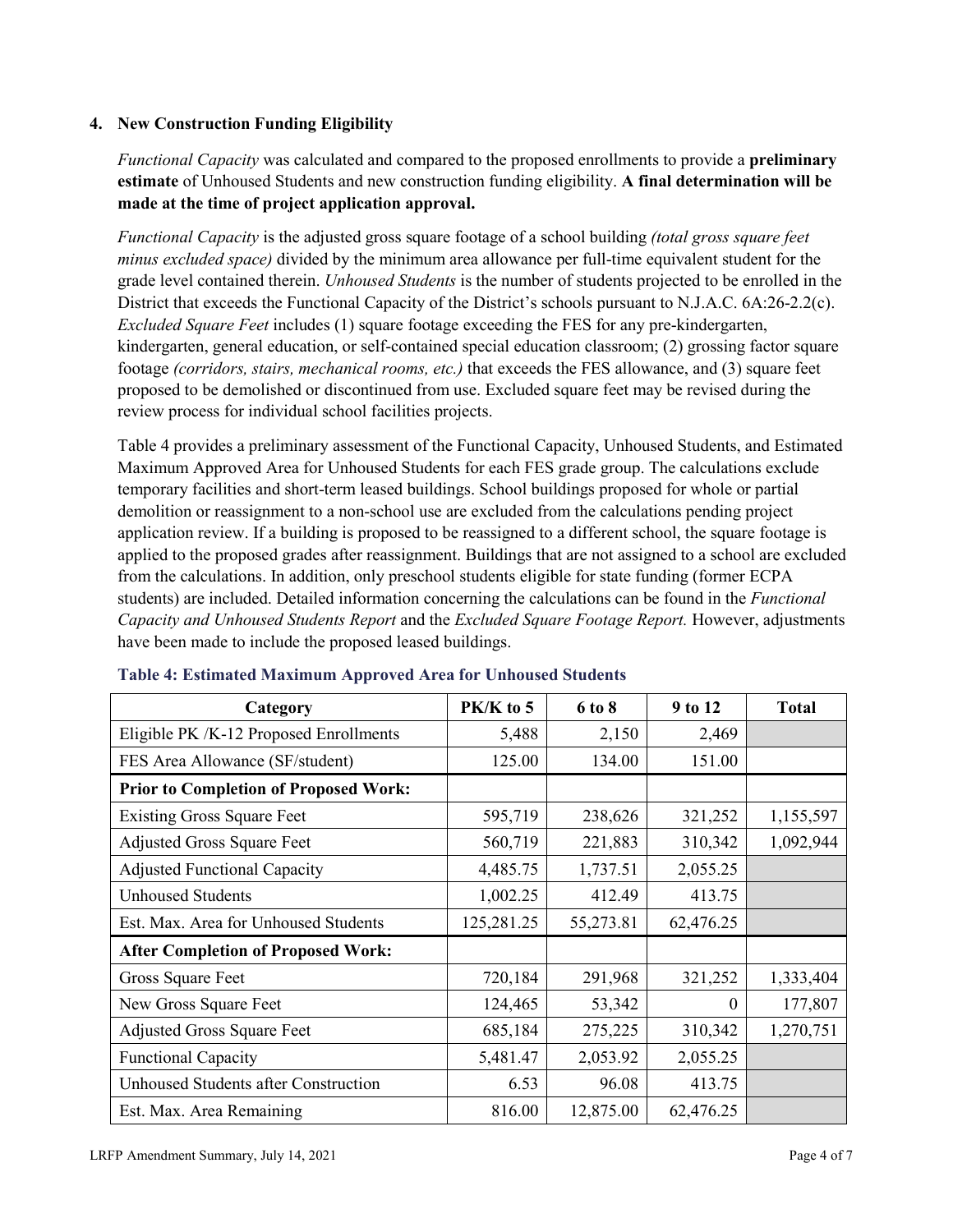Facilities used for non-instructional or non-educational purposes are ineligible for State support under the Act. However, projects for such facilities shall be reviewed by the Department to determine whether they are consistent with the District's LRFP and whether the facility, if it is to house students (full or part time) conforms to educational adequacy requirements. These projects shall conform to all applicable statutes and regulations.

Estimated costs represented in the LRFP by the District are for capital planning purposes only. The estimates are not intended to represent preliminary eligible costs or final eligible costs of approved school facilities projects.

Considerations:

- The District does not have approved projects pending completion, as noted in Section 1, that impact the Functional Capacity calculations.
- **The Functional Capacity calculations** *exclude* square feet proposed for demolition or discontinuation for the following FES grade groups and school buildings pending a feasibility study and project review: n/a.
- Based on the preliminary assessment, the District has Unhoused Students prior to the completion of proposed work for the following FES grade groups: PK-5, 6-8, 9-12.
- New construction is proposed for the following FES grade groups: PK-5, 6-8 (leased buildings).
- Proposed new construction exceeds the estimated maximum area allowance for Unhoused Students prior to the completion of the proposed work for the following grade groups: n/a.
- The District, based on the preliminary LRFP assessment, will have Unhoused Students after completion of the proposed LRFP work. If the District is projected to have Unhoused Students, adequate justification has been provided to confirm educational adequacy in accordance with Section 6 of this determination.

# Findings:

Functional Capacity and Unhoused Students calculated in the LRFP are preliminary estimates. Preliminary Eligible Costs (PEC) and Final Eligible Costs (FEC) will be included in the review process for specific school facilities projects. A feasibility study undertaken by the District is required if building demolition or replacement is proposed per N.J.A.C. 6A:26-2.3(b)(10).

# **5. Proposed Work**

The District assessed program space, capacity, and physical plant deficiencies to determine corrective actions. Capital maintenance, or *"system actions,"* address physical plant deficiencies due to operational, building code, and /or life cycle issues. Inventory changes, or *"inventory actions,*" add, alter, or eliminate sites, site amenities, buildings, and/or rooms.

The Act (N.J.S.A. 18A:7G-7b) provides that all school facilities shall be deemed suitable for rehabilitation unless a pre-construction evaluation undertaken by the District demonstrates to the satisfaction of the Commissioner that the structure might pose a risk to the safety of the occupants even after rehabilitation or that rehabilitation is not cost-effective. Pursuant to N.J.A.C. 6A:26-2.3(b)(10), the Commissioner may identify school facilities for which new construction is proposed in lieu of rehabilitation for which it appears from the information presented that new construction is justified, provided, however, that for such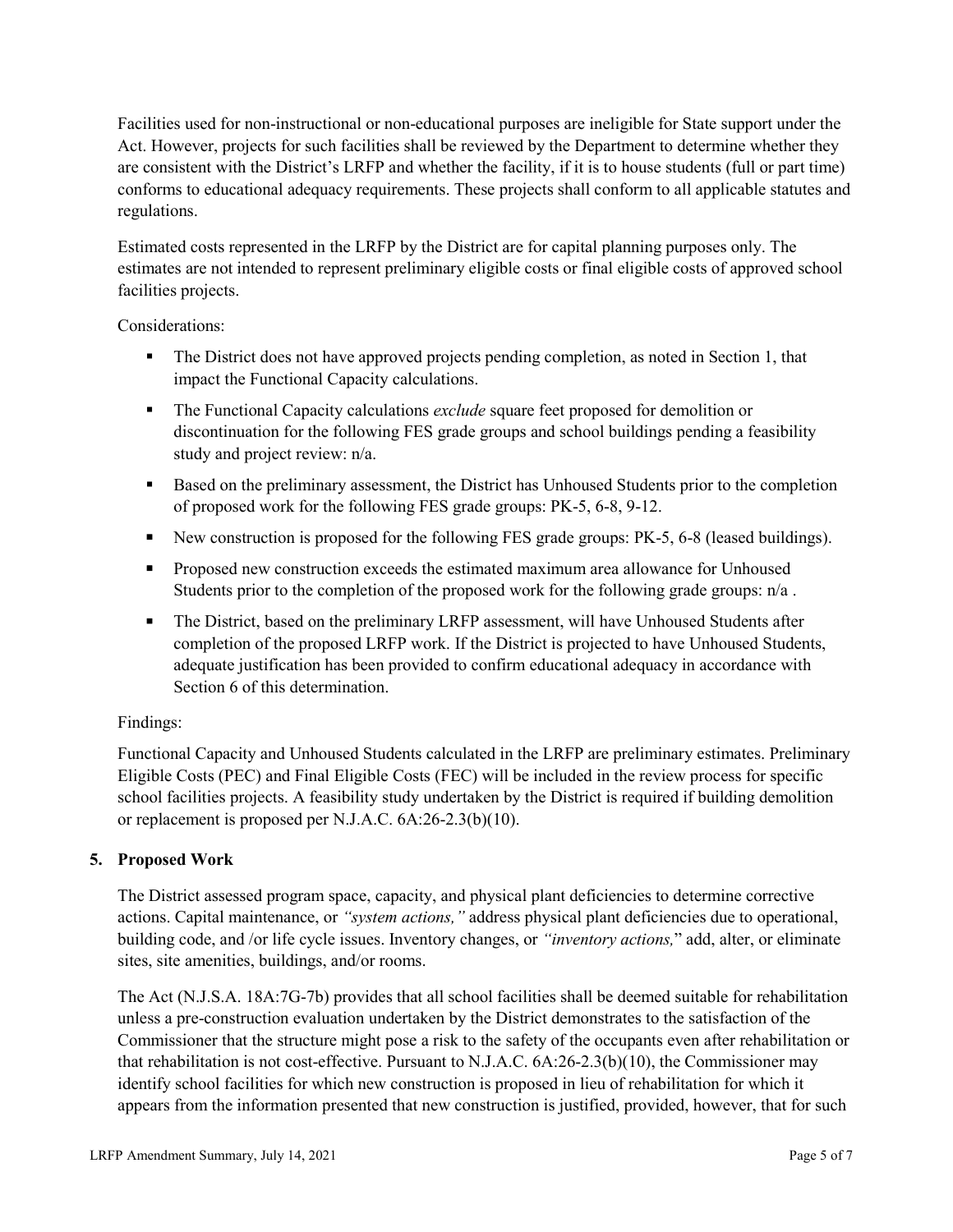school facilities so identified, the District must submit a feasibility study as part of the application for the specific school facilities project. The cost of each proposed building replacement is compared to the cost of additions or rehabilitation required to eliminate health and safety deficiencies and to achieve the District's programmatic model.

Table 5 lists the scope of work proposed for each school based on the building(s) serving their student population. Proposed inventory changes are described in the LRFP website reports titled *"School Asset Inventory Report and "Proposed Room Inventory Report."* Information concerning proposed systems work, or capital maintenance can be found in the "LRFP Systems Action Summary Report."

With the completion of the proposed work, the following schools are proposed to be eliminated: n/a; the following schools are proposed to be added: New PK-8 School at Former Marist School, New PK-8 School at former St. Andrews School.

| <b>Proposed Scope of Work</b>                                                                  | <b>Applicable Schools</b>                                                                                                                                                         |
|------------------------------------------------------------------------------------------------|-----------------------------------------------------------------------------------------------------------------------------------------------------------------------------------|
| <b>Renovation only</b> (no new construction)                                                   |                                                                                                                                                                                   |
| System actions only (no inventory actions)                                                     | Harris (050), Mann (060), Bailey (040),<br>Lincoln (070), Donohue School (080),<br>Oresko (140), Vroom (090), Robinson (030),<br>Washington (120), Midtown (085), Wilson<br>(130) |
| Existing inventory actions only (no systems actions)                                           | n/a                                                                                                                                                                               |
| Systems and inventory changes                                                                  | Bayonne HS (020)                                                                                                                                                                  |
| <b>New construction and leases</b>                                                             |                                                                                                                                                                                   |
| Building addition only (no systems actions)                                                    | n/a                                                                                                                                                                               |
| Renovation and building addition (system, existing<br>inventory, and new construction actions) | n/a                                                                                                                                                                               |
| New or leased building on existing site                                                        | n/a                                                                                                                                                                               |
| New or leased building on new or expanded site                                                 | New PK-8 School at Former Marist School<br>(leased); New PK-8 School at former St.<br>Andrews School (leased)                                                                     |
| Site and building disposal (in addition to above scopes)                                       |                                                                                                                                                                                   |
| Partial building demolition                                                                    | n/a                                                                                                                                                                               |
| Whole building demolition                                                                      | n/a                                                                                                                                                                               |
| Site and building disposal or discontinuation of use                                           | n/a                                                                                                                                                                               |

#### **Table 5: School Building Scope of Work**

Findings:

The Department has determined that the proposed work is adequate for approval of the District's LRFP amendment. However, Department approval of proposed work in the LRFP does not imply the District may proceed with a school facilities project. The District must submit individual project applications with cost estimates for Department project approval. Both school facilities project approval and other capital project review require consistency with the District's approved LRFP.